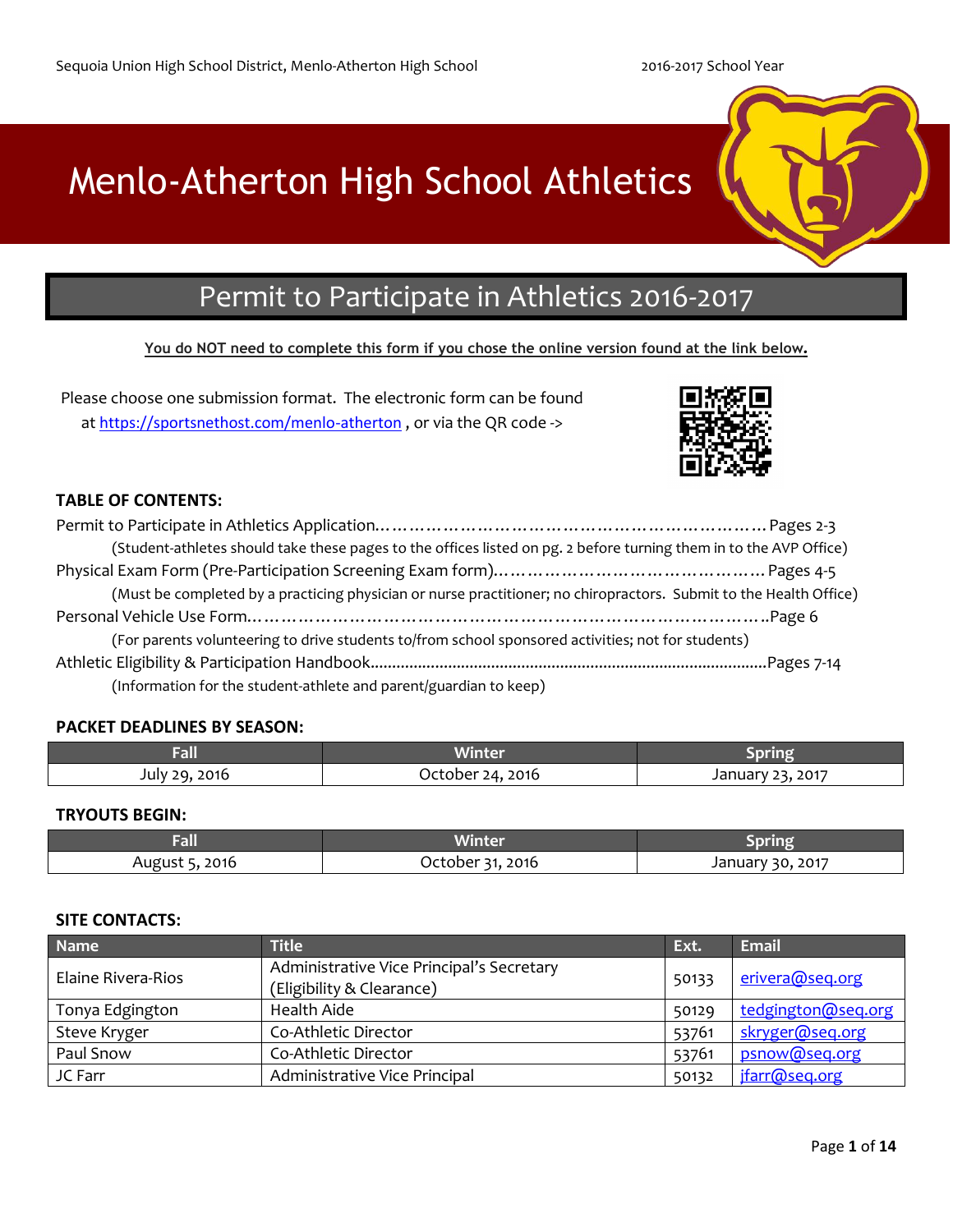| Sequoia Union High School District, Menlo-Atherton High School<br>2016-2017 School Year                                        |                                                                                                                                |                      |                                                                                            |             |                     |  |  |
|--------------------------------------------------------------------------------------------------------------------------------|--------------------------------------------------------------------------------------------------------------------------------|----------------------|--------------------------------------------------------------------------------------------|-------------|---------------------|--|--|
|                                                                                                                                |                                                                                                                                |                      | PERMIT TO PARTICIPATE IN ATHLETICS                                                         |             |                     |  |  |
|                                                                                                                                | Allow 5 days for processing once the packet is turned in to the AVP Office. One packet per year.                               |                      |                                                                                            |             |                     |  |  |
| Deadlines:                                                                                                                     | Fall Sports: July 29, 2016<br>Winter Sports: October 24, 2016<br>Spring Sports: January 23, 2017                               |                      |                                                                                            |             |                     |  |  |
|                                                                                                                                |                                                                                                                                |                      |                                                                                            | $ID \#$ :   | Grade:              |  |  |
|                                                                                                                                |                                                                                                                                |                      | Male $\Box$                                                                                | Female      |                     |  |  |
|                                                                                                                                | Students may choose one sport per season, OR one year-round sport and one spring sport                                         |                      |                                                                                            |             |                     |  |  |
|                                                                                                                                | Fall                                                                                                                           | Winter               | <b>Spring</b><br>Badminton                                                                 | Track/Field | Year-round<br>Cheer |  |  |
| <b>Cross Country</b><br>Football (boys)                                                                                        | Tennis (girls)<br>Volleyball (girls)                                                                                           | Basketball<br>Soccer | Baseball (boys)                                                                            | Lacrosse    | Dance               |  |  |
| Golf (girls)                                                                                                                   | Water Polo                                                                                                                     | Wrestling            | Softball (girls)                                                                           | Swimming    |                     |  |  |
|                                                                                                                                |                                                                                                                                |                      | Tennis (boys)                                                                              | Golf (boys) |                     |  |  |
|                                                                                                                                |                                                                                                                                |                      | Volleyball (boys)                                                                          |             |                     |  |  |
|                                                                                                                                |                                                                                                                                |                      | <b>Medical Insurance Declaration:</b>                                                      |             |                     |  |  |
|                                                                                                                                | Company Name: 2008 Company Name:                                                                                               |                      |                                                                                            |             |                     |  |  |
|                                                                                                                                | *Insurance must cover \$1,500 medical and \$1,500 hospital, and should cover contact sports. Please read complete insurance    |                      |                                                                                            |             |                     |  |  |
|                                                                                                                                | criteria for participation eligibility in the Athletic Eligibility Handbook.                                                   |                      |                                                                                            |             |                     |  |  |
|                                                                                                                                |                                                                                                                                |                      | <b>Residential Eligibility:</b>                                                            |             |                     |  |  |
| Starting 9 <sup>th</sup> Grade                                                                                                 |                                                                                                                                |                      | Please check the box that best explains the student/athlete's high school enrollment       |             |                     |  |  |
|                                                                                                                                |                                                                                                                                |                      |                                                                                            |             |                     |  |  |
|                                                                                                                                | Has attended the above named school for at least the past 12 months                                                            |                      |                                                                                            |             |                     |  |  |
|                                                                                                                                | Transferred to the above named school in the past 12 months from __________________________________                            |                      |                                                                                            |             |                     |  |  |
|                                                                                                                                |                                                                                                                                |                      |                                                                                            |             |                     |  |  |
|                                                                                                                                | Transfer & Foreign Exchange students must also complete the CIF/CCS application for eligibility.                               |                      |                                                                                            |             |                     |  |  |
|                                                                                                                                |                                                                                                                                |                      | Please see Aubrey Taff in the Administrative Vice Principal's Office for more information. |             |                     |  |  |
|                                                                                                                                | I hereby grant permission to the Sequoia Union High School District to release my student's course and grade information to    |                      | <b>Release of Information Agreement</b>                                                    |             |                     |  |  |
|                                                                                                                                | Sportsnet for the purposes of calculating and determining athletic eligibility as set forth in the Athletic Eligibility and    |                      |                                                                                            |             |                     |  |  |
|                                                                                                                                | Participation Handbook. I understand that this information will not be released to any other organization. Information will be |                      |                                                                                            |             |                     |  |  |
|                                                                                                                                | available for my student's school athletic department, school administration, and school offices only for the use of tracking  |                      |                                                                                            |             |                     |  |  |
|                                                                                                                                |                                                                                                                                |                      | eligibility and participation in school sports.                                            |             |                     |  |  |
|                                                                                                                                |                                                                                                                                |                      | Parent/Guardian & Student Statement of Compliance:                                         |             |                     |  |  |
|                                                                                                                                | I have read, understand, and agree to abide by all rules and policies of the athletic department including: (please initial)   |                      |                                                                                            |             |                     |  |  |
|                                                                                                                                | Out-of-Season Athletic Participation Notification Athletic Training Contract Concussion Information                            |                      |                                                                                            |             |                     |  |  |
|                                                                                                                                | steroid use hazing/initiation rituals CIF/CCS Pursuing Victory w/Honor code of conduct                                         |                      |                                                                                            |             |                     |  |  |
| I understand that I am expected to perform according to these codes and policies, and I understand that there may be sanctions |                                                                                                                                |                      |                                                                                            |             |                     |  |  |
| or penalties if I do not. (All rule and polices are included in the Athletic Eligibility and Participation Handbook)           |                                                                                                                                |                      |                                                                                            |             |                     |  |  |
|                                                                                                                                |                                                                                                                                |                      |                                                                                            |             |                     |  |  |
| The student or parent/guardian must be cleared through the following offices:                                                  |                                                                                                                                |                      |                                                                                            |             |                     |  |  |
| Treasurer:                                                                                                                     |                                                                                                                                |                      | Verifies that there are no outstanding debts or fines                                      |             |                     |  |  |
| Health Office:                                                                                                                 |                                                                                                                                |                      | Verifies that the physical exam and immunizations are current                              |             |                     |  |  |
| <b>IVP Secretary:</b>                                                                                                          |                                                                                                                                |                      | Verifies the weighted GPA for the last grading period and total credits earned             |             |                     |  |  |
| Turn this form into the Administrative Vice Principal's Office for Processing.                                                 |                                                                                                                                |                      |                                                                                            |             |                     |  |  |

Form submitted to: Date: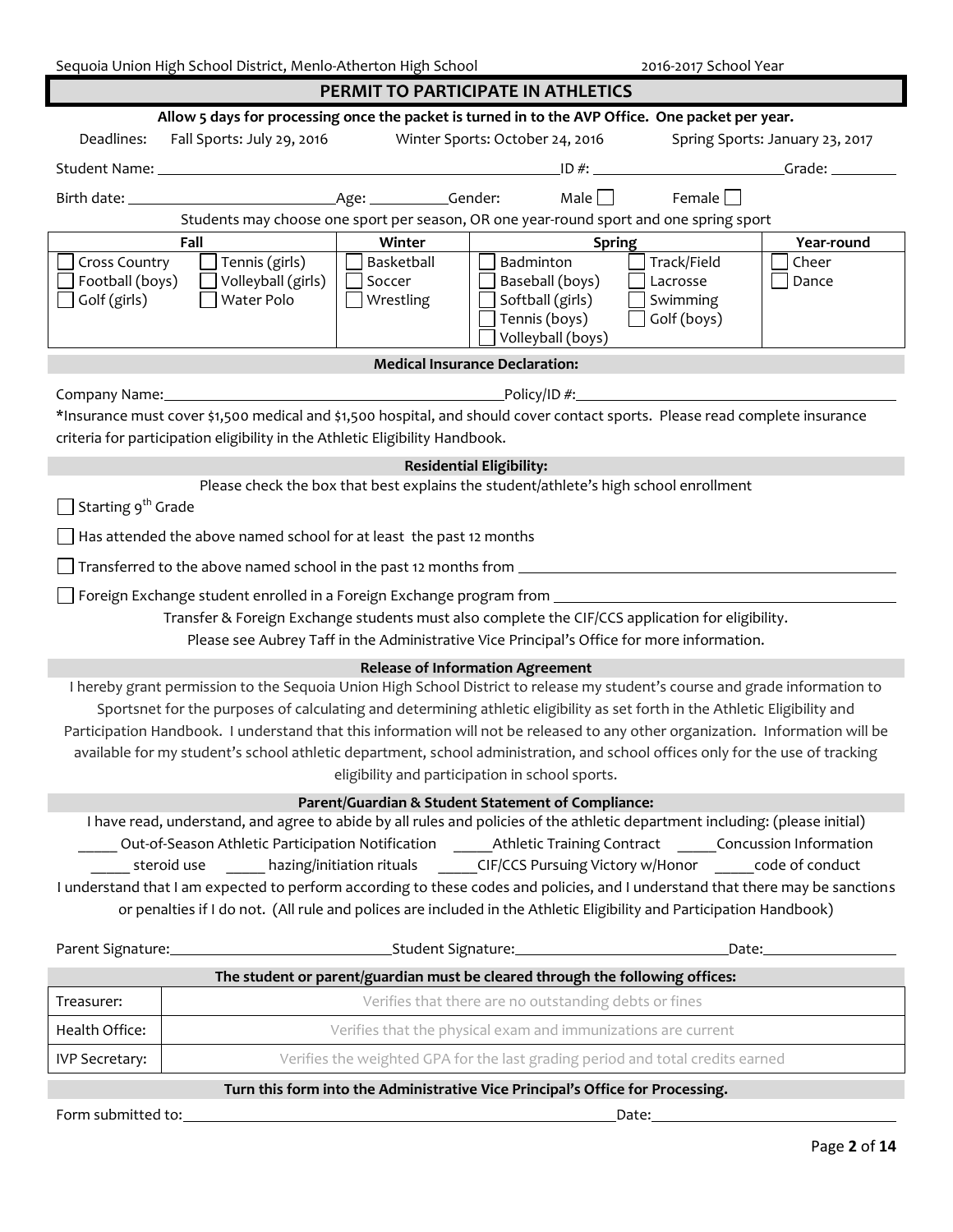| PERMIT TO PARTICIPATE IN ATHLETICS - Emergency Contact Information                                                                 |                                                                                                                                    |                      |  |  |
|------------------------------------------------------------------------------------------------------------------------------------|------------------------------------------------------------------------------------------------------------------------------------|----------------------|--|--|
|                                                                                                                                    |                                                                                                                                    |                      |  |  |
|                                                                                                                                    |                                                                                                                                    |                      |  |  |
|                                                                                                                                    |                                                                                                                                    |                      |  |  |
|                                                                                                                                    |                                                                                                                                    |                      |  |  |
|                                                                                                                                    | <b>Parent/Guardian Contact Information</b>                                                                                         |                      |  |  |
|                                                                                                                                    |                                                                                                                                    |                      |  |  |
|                                                                                                                                    |                                                                                                                                    |                      |  |  |
|                                                                                                                                    |                                                                                                                                    |                      |  |  |
|                                                                                                                                    |                                                                                                                                    |                      |  |  |
|                                                                                                                                    |                                                                                                                                    |                      |  |  |
|                                                                                                                                    | Alternate Contacts (not the parent/guardian)                                                                                       |                      |  |  |
|                                                                                                                                    |                                                                                                                                    |                      |  |  |
|                                                                                                                                    |                                                                                                                                    |                      |  |  |
|                                                                                                                                    |                                                                                                                                    |                      |  |  |
|                                                                                                                                    |                                                                                                                                    |                      |  |  |
|                                                                                                                                    |                                                                                                                                    |                      |  |  |
|                                                                                                                                    |                                                                                                                                    |                      |  |  |
|                                                                                                                                    |                                                                                                                                    |                      |  |  |
|                                                                                                                                    |                                                                                                                                    |                      |  |  |
|                                                                                                                                    | Medical History (Check all that apply)                                                                                             |                      |  |  |
| 1. Has your student ever been hospitalized?<br>2. Has your child ever had chest pain during<br>or after exercise or had high blood | $\Box$ Yes $\Box$ No<br>7. Has your child ever been told they have a<br>8. Has anyone in your family died of heart                 | $\Box$ Yes $\Box$ No |  |  |
| 3. Has your child ever had a seizure?                                                                                              | $\Box$ Yes $\Box$ No<br>problems or sudden death before age 50?<br>9. Has your child had any other medical<br>$\Box$ Yes $\Box$ No | $\Box$ Yes $\Box$ No |  |  |
| 4. Does your child have trouble breathing                                                                                          | Yes<br>  No                                                                                                                        | $\Box$ Yes $\Box$ No |  |  |
| during or after activities?<br>5. Does your child have any allergies?<br>6. Has your child ever had surgery?                       | 10. Is your child presently taking any<br>Yes<br>No<br>Yes<br>$\bigcup$ No                                                         | $\Box$ Yes $\Box$ No |  |  |
| If you answered "Yes" to any of the above questions, please describe the condition or list any allergies and/or medications:       |                                                                                                                                    |                      |  |  |

#### **Transportation Permission**

I hereby grant permission for my student to participate in all travel from the home school to the competitor's school or competitive areas away from the home school on the dates, locations, and times as provided by the coach advisor including early release from classes by mode of (check all that apply):

□ School bus □ Parent/volunteer driver □ Student may drive him/herself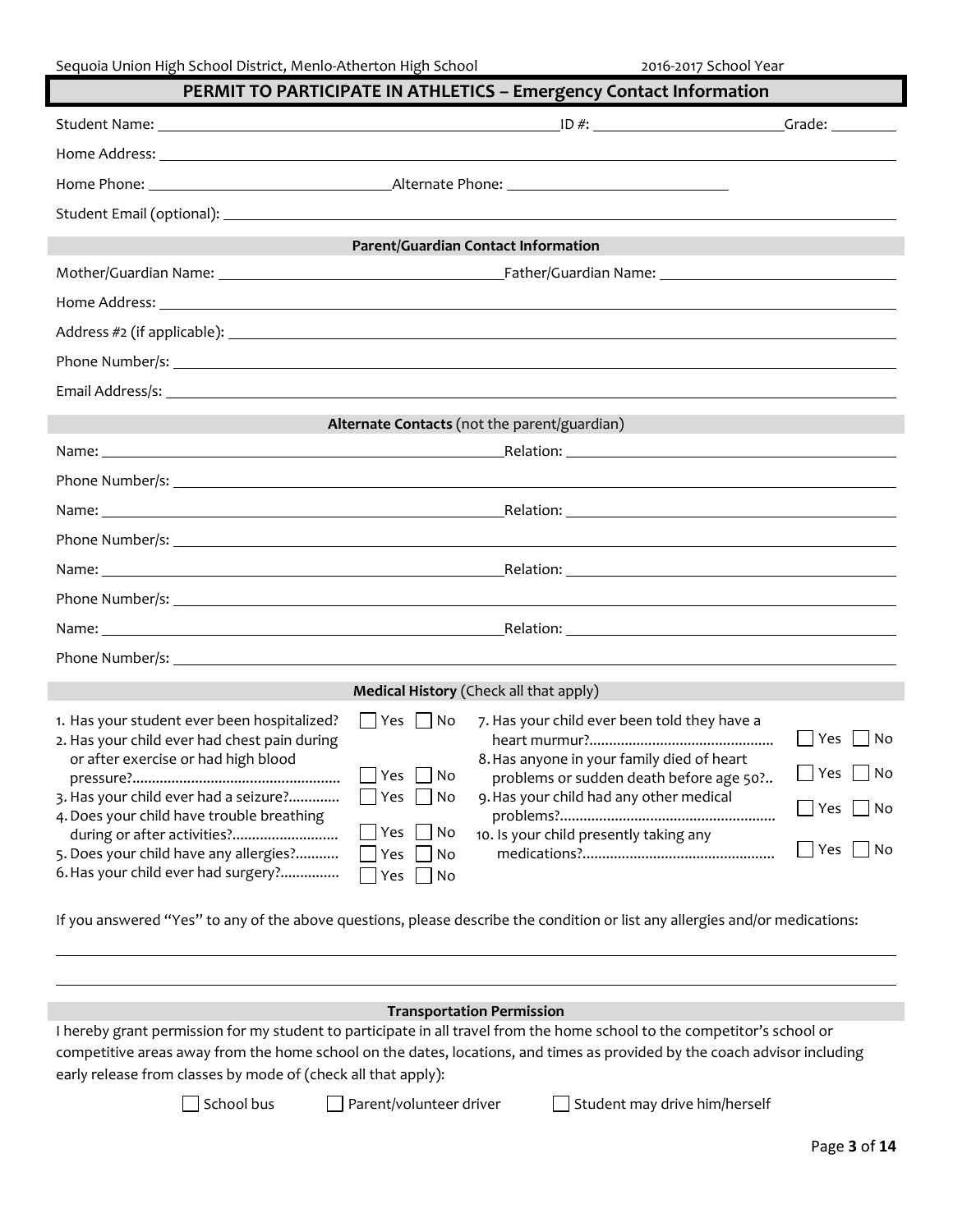|  |  | Sequoia Union High School District, Menlo-Atherton High School |
|--|--|----------------------------------------------------------------|
|  |  |                                                                |

2016-2017 School Year

| PERMIT TO PARTICIPATE IN ATHLETICS<br>Athletic Pre-Participation Screening Exam 2016-2017                                                      |                                                                                                                                                                                                                                                                                                                                                                                                                                                                                                                                                                                                                 |                                                                                           |                                                                                                                                             |                                                                                                                                                                                                                                                                                                                                                                                                                                               |
|------------------------------------------------------------------------------------------------------------------------------------------------|-----------------------------------------------------------------------------------------------------------------------------------------------------------------------------------------------------------------------------------------------------------------------------------------------------------------------------------------------------------------------------------------------------------------------------------------------------------------------------------------------------------------------------------------------------------------------------------------------------------------|-------------------------------------------------------------------------------------------|---------------------------------------------------------------------------------------------------------------------------------------------|-----------------------------------------------------------------------------------------------------------------------------------------------------------------------------------------------------------------------------------------------------------------------------------------------------------------------------------------------------------------------------------------------------------------------------------------------|
|                                                                                                                                                | <b>Part 1:</b> (To be completed by student and parent/guardian)                                                                                                                                                                                                                                                                                                                                                                                                                                                                                                                                                 |                                                                                           |                                                                                                                                             |                                                                                                                                                                                                                                                                                                                                                                                                                                               |
| Name                                                                                                                                           | School                                                                                                                                                                                                                                                                                                                                                                                                                                                                                                                                                                                                          |                                                                                           |                                                                                                                                             | Grade                                                                                                                                                                                                                                                                                                                                                                                                                                         |
| Address                                                                                                                                        |                                                                                                                                                                                                                                                                                                                                                                                                                                                                                                                                                                                                                 |                                                                                           |                                                                                                                                             | Student ID#                                                                                                                                                                                                                                                                                                                                                                                                                                   |
| City                                                                                                                                           | State<br>Zip                                                                                                                                                                                                                                                                                                                                                                                                                                                                                                                                                                                                    |                                                                                           |                                                                                                                                             | Phone                                                                                                                                                                                                                                                                                                                                                                                                                                         |
| Age                                                                                                                                            | <b>Birth Date</b><br>Sex                                                                                                                                                                                                                                                                                                                                                                                                                                                                                                                                                                                        |                                                                                           | Sport(s)                                                                                                                                    |                                                                                                                                                                                                                                                                                                                                                                                                                                               |
| Doctor's Name                                                                                                                                  |                                                                                                                                                                                                                                                                                                                                                                                                                                                                                                                                                                                                                 | Doctor's Phone #                                                                          |                                                                                                                                             |                                                                                                                                                                                                                                                                                                                                                                                                                                               |
| Health Insurance                                                                                                                               |                                                                                                                                                                                                                                                                                                                                                                                                                                                                                                                                                                                                                 | Policy #                                                                                  |                                                                                                                                             |                                                                                                                                                                                                                                                                                                                                                                                                                                               |
|                                                                                                                                                | <b>IMMUNIZATION RECORDS FOR THE ABOVE NAMED STUDENT MUST BE ATTACHED AND CURRENT AS REQUIRED</b>                                                                                                                                                                                                                                                                                                                                                                                                                                                                                                                |                                                                                           |                                                                                                                                             |                                                                                                                                                                                                                                                                                                                                                                                                                                               |
|                                                                                                                                                | BY CALIFORNIA STATE LAW INCLUDING THE Tdap VACCINE.                                                                                                                                                                                                                                                                                                                                                                                                                                                                                                                                                             |                                                                                           |                                                                                                                                             |                                                                                                                                                                                                                                                                                                                                                                                                                                               |
| Please check<br>YI<br>N<br>$N \Box$<br>ΥI<br>N<br>Υl<br>N<br>ΥI<br>N<br>YL<br>N<br>$Y$  <br>N<br>YL<br>N<br>N<br>Y<br>N<br>YI<br>N<br>Y<br>N L | Health History (must be complete prior to the exam)<br>Has this student had any:<br>Hospitalization?<br>Surgery other than removal of tonsils?<br>Missing organs (eye, kidney, testicle, etc.)?<br>Allergies (to medicines, insects, foods, etc.)?<br>Chest pain or severe shortness of breath with<br>exercise?<br>Problems with blood pressure or heart (i.e.<br>heart murmur)?<br>Dizziness or fainting with exercise?<br>Severe or frequent headaches?<br>Concussion or loss of consciousness?<br>Heat exhaustion, heat stroke or other<br>problems with heat?<br>Mono, hepatitis, hemophilia?<br>Diabetes? | Y I<br>$Y$ $\Box$<br>$Y \cup$<br>YI I<br>YII<br>ΥI<br>Y    <br>YI<br>ΥI<br>Y<br>Y I<br>Y۱ | Please check<br>$N$ $\Box$<br>NI I<br>$N \mid$<br>NII<br>NII<br>$N \mid \cdot \mid$<br>NI I<br>NI I<br>$N$    <br>ΝI<br>$N$    <br>$N \mid$ | Is there a history of:<br>Neck or back injury?<br>Knee injury?<br>Shoulder or elbow injury?<br>Ankle injury?<br>Dislocation of a joint?<br>Catching or locking of a joint?<br>Broken bones/fractures?<br>Ulcers or hernias?<br>Stingers/burners?<br>Skin problems?<br><b>Further History</b><br>Has any family member died suddenly at<br>less than 40 years of age of causes other<br>than an accident?<br>Has any family member had a heart |
| Y<br>N                                                                                                                                         | Seizures/convulsions?<br>Use this space to explain any yes answers to the above questions.                                                                                                                                                                                                                                                                                                                                                                                                                                                                                                                      |                                                                                           |                                                                                                                                             | attack at less than 55 years of age?                                                                                                                                                                                                                                                                                                                                                                                                          |
|                                                                                                                                                |                                                                                                                                                                                                                                                                                                                                                                                                                                                                                                                                                                                                                 |                                                                                           |                                                                                                                                             |                                                                                                                                                                                                                                                                                                                                                                                                                                               |

**Parent's or guardian's acknowledgment:** I have reviewed and agree with the information presented on this form. I also understand that this examination is primarily for sports participation screening and is not intended to replace the routine health care visits as recommended by the student's personal physician. I know of no reason why the above named student should not participate and represent his or her school in supervised athletic activities.

Name of Parent/Guardian (Print) Signature of Parent/Guardian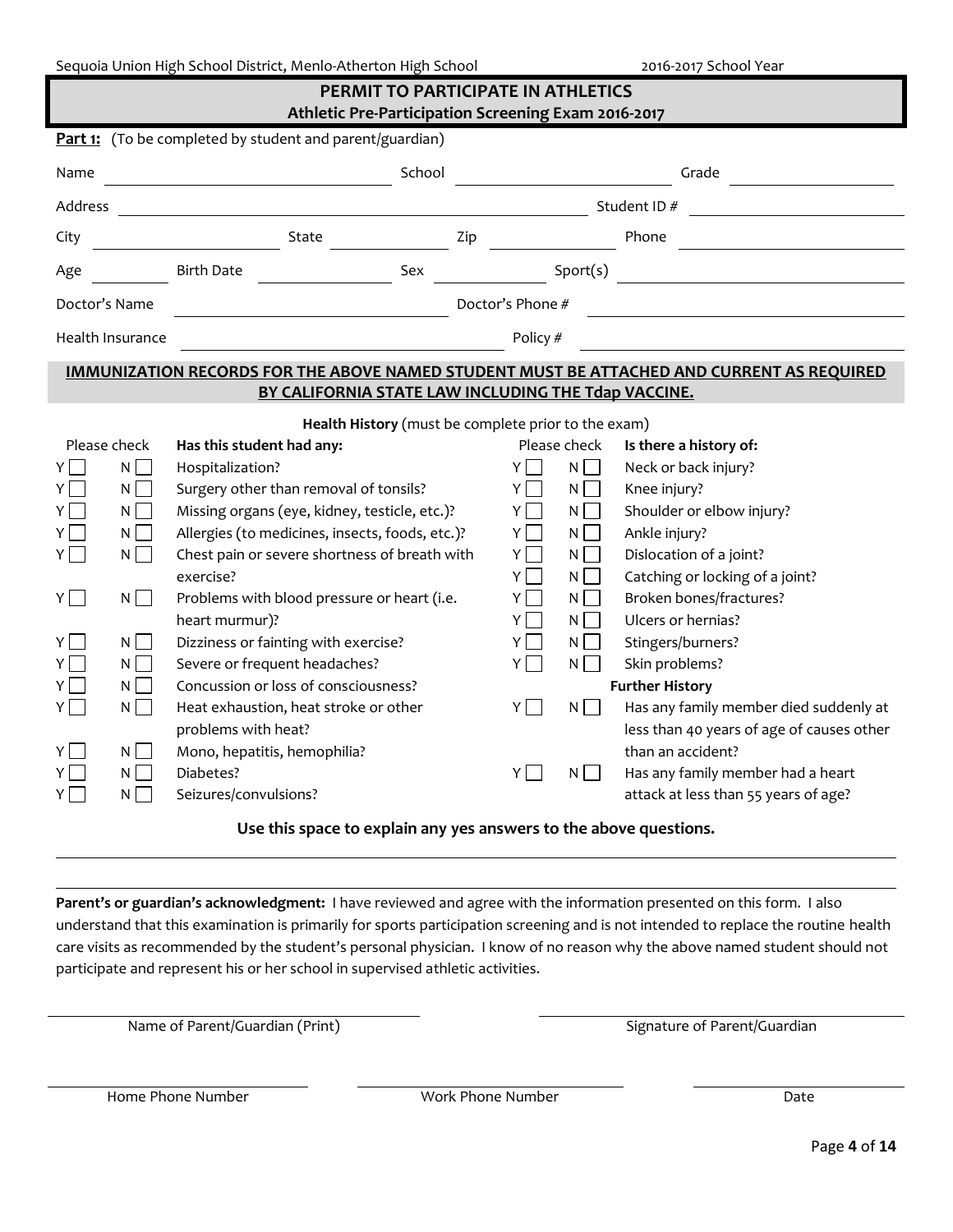## **PERMIT TO PARTICIPATE IN ATHLETICS**

| Date of Birth:<br><b>Student Name:</b> |                          |                            |                                       |              |                            |
|----------------------------------------|--------------------------|----------------------------|---------------------------------------|--------------|----------------------------|
|                                        |                          | <b>Normal</b>              | <b>Abnormal</b> (Describe)            |              | Fill in Information:       |
|                                        | Eyes, ears, nose, throat |                            |                                       |              | Pulse:                     |
| Skin                                   |                          |                            |                                       |              | BP:                        |
| Lungs                                  |                          |                            |                                       |              | Height:                    |
| <b>Heart</b>                           |                          |                            |                                       |              | Weight:                    |
| Abdomen                                |                          |                            |                                       |              |                            |
|                                        | Genitalia/Hernia (males) |                            |                                       |              |                            |
|                                        |                          |                            | <b>Suggested Musculoskeletal Exam</b> |              |                            |
|                                        |                          |                            | <b>ROM STRENGTH</b>                   |              |                            |
| Normal                                 | Abnormal                 | Cervical/Spine             | Normal                                | Abnormal     | <b>Lower Extremity</b>     |
|                                        |                          | Flex/Ext                   |                                       |              | Hip                        |
|                                        |                          | Rotation right/left        |                                       |              | Hip flexors/Gluteals       |
|                                        |                          | Lateral flexion right/left |                                       |              | Add/Abd - Groin/TT         |
|                                        |                          | Thoracic                   |                                       |              | Int./Ext. Rotation         |
|                                        |                          | Lumbar                     |                                       |              | Knee                       |
|                                        |                          | Flex/Ext                   |                                       |              | Patellar Tendon            |
|                                        |                          | Rotation right/left        |                                       |              | <b>Tibial Tuberosity</b>   |
|                                        |                          | Lateral Flexion            |                                       |              | MCL/LCL                    |
|                                        |                          | Abdominals/Obliques        |                                       |              | ACL/PCL                    |
|                                        |                          | <b>Upper Extremity</b>     |                                       |              | Cartilage Testing          |
|                                        |                          | Shoulder                   |                                       |              | Quads/Hamstrings           |
|                                        |                          | Forward Flexion/Ext.       |                                       |              | Gast/Soleus Comlex         |
|                                        |                          | Abduction/Adduction        |                                       |              | Patella                    |
|                                        |                          | Internal/Ext. Rotation     |                                       |              | Crepitus                   |
|                                        |                          | Horizontal Abd/Add         |                                       |              | Tracking                   |
|                                        |                          | A C Joint/Clavicle         |                                       |              | Ankle                      |
|                                        |                          | <b>Stability Testing</b>   |                                       |              | Plantar/Dorsiflexion       |
|                                        |                          | Biceps Flex/Ext.           |                                       |              | Inversion/Eversion         |
|                                        |                          | Elbow                      |                                       |              | Subtalar Joint             |
|                                        |                          | Supination/Pronation       |                                       |              | <b>Ligament Testing</b>    |
|                                        |                          | Wrist/Hand                 |                                       | $\mathbf{L}$ | Feet/Toes                  |
|                                        |                          | <b>General Flexibility</b> |                                       |              |                            |
|                                        |                          | <b>Hamstrings</b>          |                                       |              |                            |
|                                        |                          | Quadriceps                 |                                       |              |                            |
|                                        |                          | Lumbar Spine               |                                       |              | DOCTOR'S OFFICE STAMP HERE |
|                                        |                          | Achilles                   |                                       |              | <b>REQUIRED</b>            |

## **Disposition:**

| DISPOSITION:                                                                  |            |       |
|-------------------------------------------------------------------------------|------------|-------|
| $\Box$ Cleared for collision, contact, and non-contact sports                 |            |       |
| $\Box$ Conditional participation, limited to: $\Box$                          |            |       |
| $\Box$ No participation until: (date)                                         |            |       |
| $\Box$ No participation in any sport or physical education because of: $\Box$ |            |       |
|                                                                               |            |       |
| Dr. Signature:                                                                | License #: | Date: |

**•PHYSICAL MUST BE VALID FOR THE DURATION OF THE 2016-2017 SCHOOL YEAR•YEAR & MUST BE PERFORMED BY A LICENSED, PRACTICING MD OR NP •**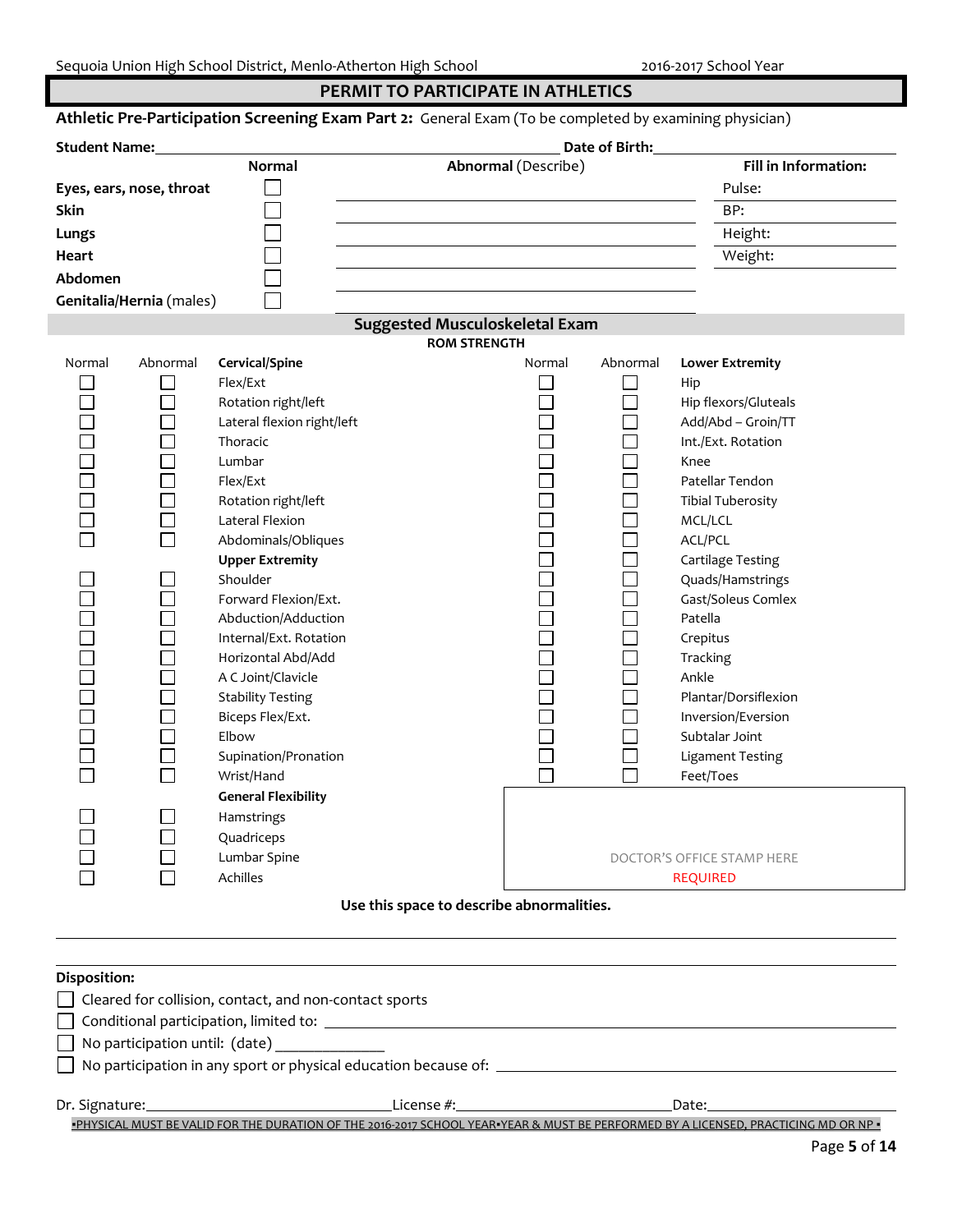## **PERMIT TO PARTICIPATE IN ATHLETICS – Personal Vehicle Use**

**Applies to parents, coaches, teachers, and volunteers who will assist in transporting students to and from school events.**

Please attach a photocopy of the following:

- 1. Proof of Insurance including the policy expiration date (cannot be expired)
- 2. Driver License (cannot be expired)
- 3. H-6 Driving Record from the DMV (if driving within 10 days) \*

## **Please complete the following**

## **♦ Drivers must allow at least 10 days to be cleared or include a copy of the H-6 Report ♦**

|         |              | Liability Limits (must be above \$100,000 min.): ________________________________Policy Number: _____________________ |  |
|---------|--------------|-----------------------------------------------------------------------------------------------------------------------|--|
|         |              |                                                                                                                       |  |
| School: | Sport/Event: |                                                                                                                       |  |

 Note: If a personal automobile is driven while on SUHSD business, and it is involved in an accident, by law the personal liability insurance policy is used first. The SUHSD liability policy would be used only after the personal policy limits have been exceeded. The SUHSD does not cover, nor is it responsible for, comprehensive and collision coverage for personal vehicles.

- All persons driving on SUHSD business will: (1) follow the most direct route; (2) avoid all unnecessary stops; (3) not carry unauthorized non-SUHSD personnel or students or guests as passengers; (4) not carry more than nine (9) students, no matter what the size of the vehicle; and (5) ensure that all vehicle occupants use seat belts.
- Information regarding student drivers: On July 1, 1998, new laws were imposed concerning provisional drivers (under 18 years of age), and the following restrictions apply to all SUHSD students who are under 18 years of age: During the first 12 months provisional drivers are licensed to drive, they cannot drive between the hours of 11:00 p.m. and 5:00 a.m. and cannot transport passengers under the age of 20 unless accompanied by a parent/guardian, a licensed driver 25 years of age or older, or a licensed-certified driving instructor.
- H-6 Driving Record: The H-6 is a ten year driving record that can be obtained from the Department of Motor Vehicles (DMV) for a \$5 fee. The record may not be ordered online or over the phone.

I certify that the above information is correct and that the insurance coverage is in force. I understand that if performing work for the Sequoia Union High School District (SUHSD) in the course of my duties I may utilize my personal vehicle; I must have liability insurance coverage in force as required by the State of California and agree to advise the SUHSD, in writing, of any changes in the above information. I further certify that the above vehicle is mechanically safe.

| Signed:                 |           |                            | Date:            |
|-------------------------|-----------|----------------------------|------------------|
|                         |           | <b>FOR OFFICE USE ONLY</b> |                  |
| Included in the packet: |           |                            |                  |
|                         | Insurance | Driver's License           | $H-6$ Report $ $ |
| Date to DO:             |           | _Date of Approval: _       |                  |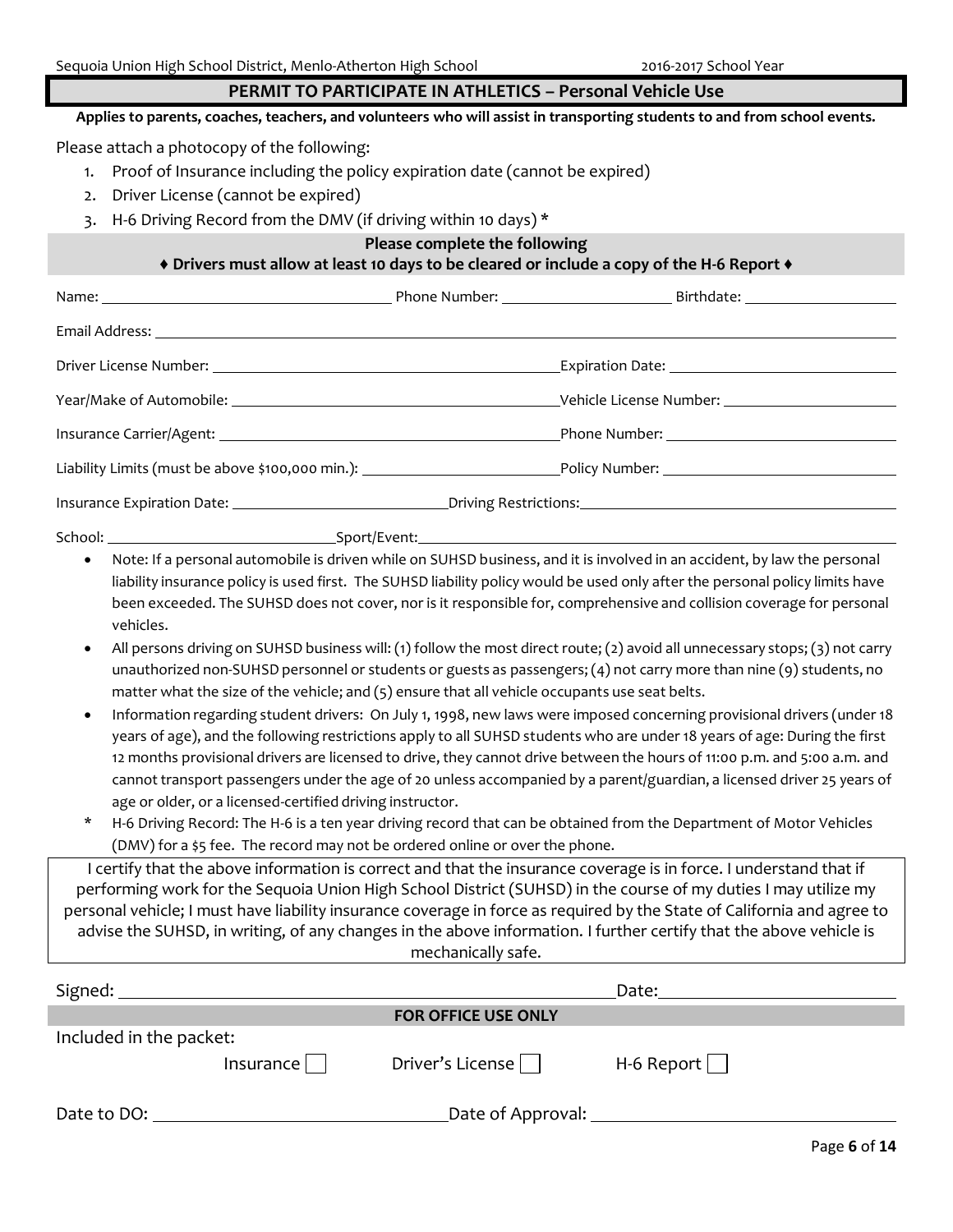**The following pages are information for the student/athlete and parent/guardian to keep.**

## **PERMIT TO PARTICIPATE IN ATHLETICS – Eligibility & Participation Handbook Out-of-Season\* Athletic Participation Notification for Students and Parent/Guardians**

Information adopted from the California Interscholastic Federation (CIF)/Central Coast Section (CCS)

\*Out-of-season sports teams: Sports teams whose practice and competition occur outside of the high school season for the same sport (sport seasons are listed on page 1 of this packet).

According to vast amount of research, sport specialization leads to coach and athlete burnout, increased injury, friction amongst coaches, and friction between players, parents, and coaches. There are high school coaches who may wish to require the athletes on their school team to participate on a "club team" that they coach. In many cases, there are significant costs incurred by the athlete's family. Such requirements are not allowed per CCS rules and regulations, and are inappropriate for the conduct of our high school programs. If one of our high school coaches is going to coach one or more of our high school athletes out of season, it is critical that they are doing so in a manner that does not jeopardize the athlete's eligibility or the school's good standing. We are not allowed as a high school to conduct more than one season of sport at a time during the school year. We wish to make sure that students who wish to participate in out-of-season programs have the choice of where and with whom they participate. We also wish to protect the students who wish to participate in more than one sport for our high school from being pressured to specialize or choose, and who feel like they have to play on an out-of-season team in order to be allowed to try out for their high school team.

#### **Parent/Guardian & Student Acknowledgment**

We understand that the student's participation on an out-of-season, non-school team is optional and that participation on any non-school teams in no way guarantees a roster spot during the high school season of sport. We understand that the above named high school has no affiliation with any team playing out-of-season and no personnel from this high school will be involved in any discussions/conflicts that arise while playing out-of-season. We understand that if all rules regarding out-of-season participation during the school year are not followed, the eligibility of this athlete may be jeopardized for their high school season of sport.

## **PERMIT TO PARTICIPATE IN ATHLETICS – Eligibility & Participation Handbook Athletic Training Contract**

Palo Alto Medical Foundation (PAMF) provides athletic training services for student athletes if an athlete is injured at practice or during a school sponsored competition. These services include on-field injury management, evaluation of injury, and post-injury treatment planning (optional). By signing below, the Palo Alto Medical Foundation (PAMF) Athletic Trainers for SUHSD schools will be given authorization to evaluate and assist in treatment of any school related injury for the student named above. Following the evaluation of an injury, the parent/guardian and coach will be notified of the status of the injury and advised of an appropriate treatment plan. The Athletic Trainer will be available for any treatment/consultation at the discretion of the student and parent/guardian. Any treatment/consultation that occurs, other than at the time of injury during practice or competition, is optional and in no way required.

#### **Parent/Guardian & Student Acknowledgment**

I hereby grant permission to the athletic training personnel to assess the injury and make appropriate recommendations upon assessment deemed reasonably necessary to the health and well being of the named athlete. I understand this assessment is not intended to replace a physician's diagnosis/care and should not be viewed as substitute. In the event that the athletic training personnel determine that further medical attention is deemed necessary, the athlete will be referred to a physician immediately. I understand that in the event that no progress has been made within 2 weeks of the initial evaluation, the athletic training personnel reserves the right to defer treatment at that time, and the appropriate referral will be made. I attest that the student information is correct to the best of my knowledge. I have reviewed all information and hereby give consent for the assessment of injury to the named student athlete.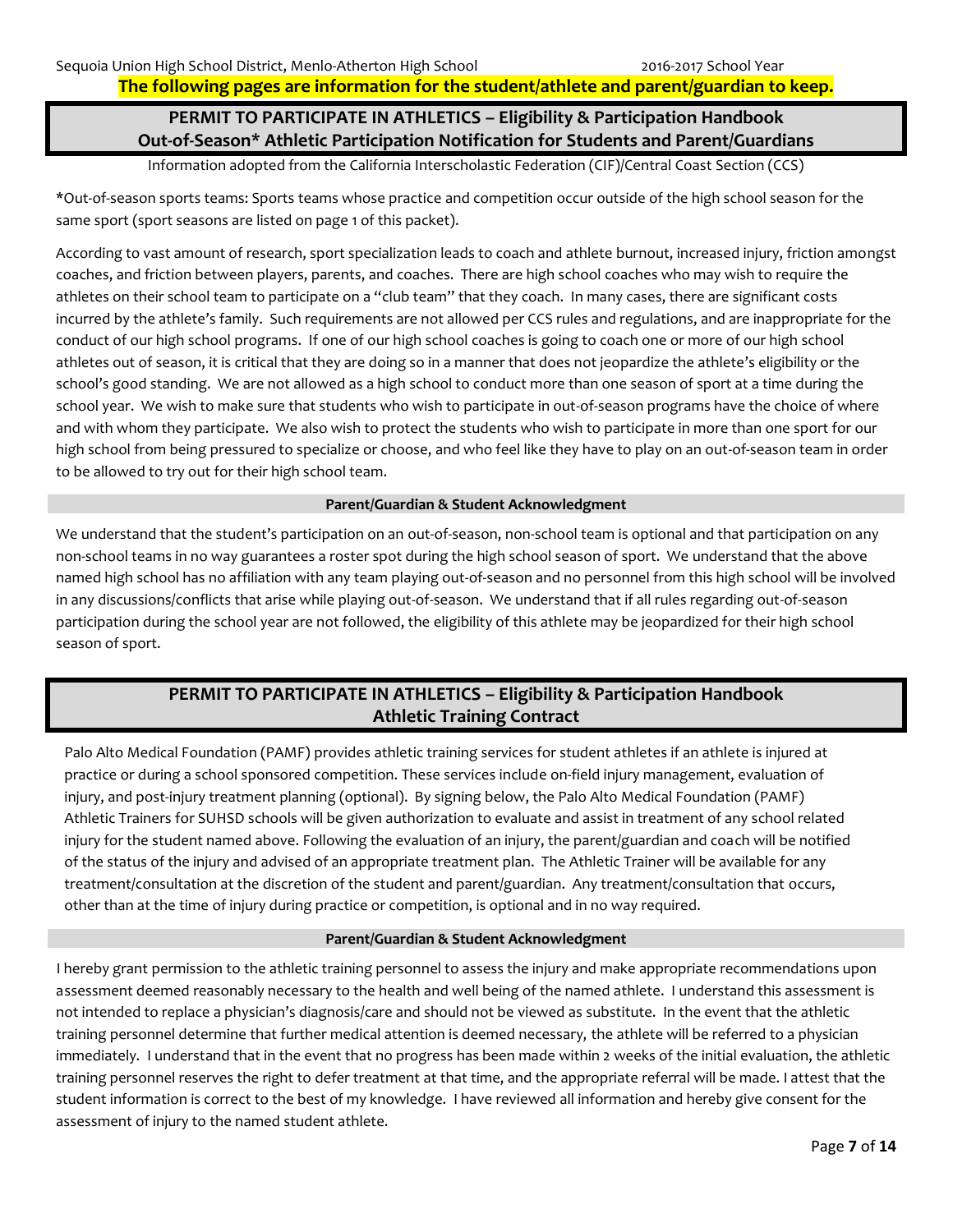## **PERMIT TO PARTICIPATE IN ATHLETICS – Eligibility & Participation Handbook Concussion Information**

A concussion is a brain injury and all brain injuries are serious. They are caused by a bump, blow, or jolt to the head, or by a blow to another part of the body with the force transmitted to the head. They can range from mild to severe and can disrupt the way the brain normally works. Even though most concussions are mild, **all concussions are potentially serious and may result in complications including prolonged brain damage and death if not recognized and managed properly.** In other words, even a "ding" or a bump on the head can be serious. You can't see a concussion and most sports concussions occur without loss of consciousness. Signs and symptoms of concussion may show up right after the injury or can take hours or days to fully appear. If your child reports any symptoms of concussion, or if you notice the symptoms or signs of concussion yourself, seek medical attention right away.

| Symptoms may include one or more of the following:                                 |                                                                                                                   |                                         |                                                                                          |                                     |                                                                       |
|------------------------------------------------------------------------------------|-------------------------------------------------------------------------------------------------------------------|-----------------------------------------|------------------------------------------------------------------------------------------|-------------------------------------|-----------------------------------------------------------------------|
| • Headaches<br>• "Pressure in head"<br>• Nausea or vomiting<br>$\bullet$ Neck pain | • Sensitivity to light or noise<br>• Feeling sluggish or slowed down<br>• Feeling foggy or groggy<br>• Drowsiness |                                         | · "Don't feel right"<br>• Fatigue or low energy<br>• Sadness<br>• Nervousness or anxiety |                                     | • Confusion<br>• Concentration or memory<br>problems (forgetting game |
| • Balance problems or dizziness<br>· Blurred, double, or fuzzy vision              | • Change in sleep patterns<br>$\bullet$ Amnesia                                                                   |                                         | • Irritability<br>• More emotional                                                       |                                     | plays)<br>• Repeating the same question or<br>comments                |
| Signs observed by teammates, parents and coaches include:                          |                                                                                                                   |                                         |                                                                                          |                                     |                                                                       |
| • Appears dazed                                                                    |                                                                                                                   | • Moves clumsily or is not coordinated  |                                                                                          | • Seizures or convulsions           |                                                                       |
| • Vacant facial expression                                                         |                                                                                                                   | • Answers questions slowly              |                                                                                          | • Any change in typical behavior or |                                                                       |
| • Confused about assignment                                                        |                                                                                                                   | • Slurred speech                        |                                                                                          |                                     | personality                                                           |
| • Forgets plays                                                                    |                                                                                                                   | • Shows behavior or personality changes |                                                                                          |                                     | • Loses consciousness                                                 |
| • Is unsure of game, score, or opponent                                            |                                                                                                                   | • Can't recall events prior to hit      |                                                                                          |                                     |                                                                       |

#### **What can happen if my child keeps on playing with a concussion or returns too soon?**

Athletes with the signs and symptoms of concussion should be removed from play immediately. Continuing to play with the signs and symptoms of a concussion leaves the young athlete especially vulnerable to greater injury. There is an increased risk of significant damage from a concussion for a period of time after that concussion occurs, particularly if the athlete suffers another concussion before completely recovering from the first one. This can lead to prolonged recovery, or even to severe brain swelling (second impact syndrome) with devastating and even fatal consequences. It is well known that adolescent or teenage athlete will often under report symptoms of injuries. And concussions are no different. As a result, education of administrators, coaches, parents and students is the key for student-athlete's safety.

#### **If you think your child has suffered a concussion**

Any athlete even suspected of suffering a concussion should be removed from the game or practice immediately. No athlete may return to activity after an apparent head injury or concussion, regardless of how mild it seems or how quickly symptoms clear, without medical clearance. Close observation of the athlete should continue for several hours. The new CIF Bylaw 313 now requires implementation of long and well-established return to play concussion guidelines that have been recommended for several years:

#### **What is Return to Learn?**

Following a concussion, student athletes may have difficulties with short- and long-term memory, concentration and organization. They will require rest while recovering from injury (e.g., avoid reading, texting, video games, loud movies), and may even need to stay home from school for a few days. As they return to school, the schedule might need to start with a few classes or a half-day depending on how they feel. They may also benefit from a formal school assessment for limited attendance or homework such as reduced class schedule if recovery from a concussion is taking longer than expected. Your school or doctor can help suggest and make these changes. Student athletes should complete the Return to Learn guidelines and return to complete school before beginning any sports or physical activities. Go to the CIF website (cifstate.org) for more information on Return to Learn.

#### **How is Return to Play (RTP) determined?**

Concussion symptoms should be completely gone before returning to competition. A RTP progression involves a gradual, step-wise increase in physical effort, sports-specific activities and the risk for contact. If symptoms occur with activity, the progression should be stopped. If there are no symptoms the next day, exercise can be restarted at the previous stage.

RTP after concussion should occur only with medical clearance from a medical doctor trained in the evaluation and management of concussions, and a step-wise progression program monitored by an athletic trainer, coach, or other identified school administrator. Please see cifstate.org for a graduated return to play plan. [AB 2127, a California state law that became effective 01/01/15, stated that return to play (i.e., full competition) must be *no sooner* than 7 days after the concussion diagnosis has been made by a physician.]

#### **Final Thoughts for Parents and Guardians**

It is well known that high school athletes will often not talk about signs of concussions, which is why this information sheet is so important to review with them. Teach your child to tell the coaching staff if he or she experiences such symptoms, or if he or she suspects that a teammate has suffered a concussion. You should also feel comfortable talking to the coaches or athletic trainer about possible concussion signs and symptoms.

References and information can be found on the California Interscholastic Federation website cifstate.org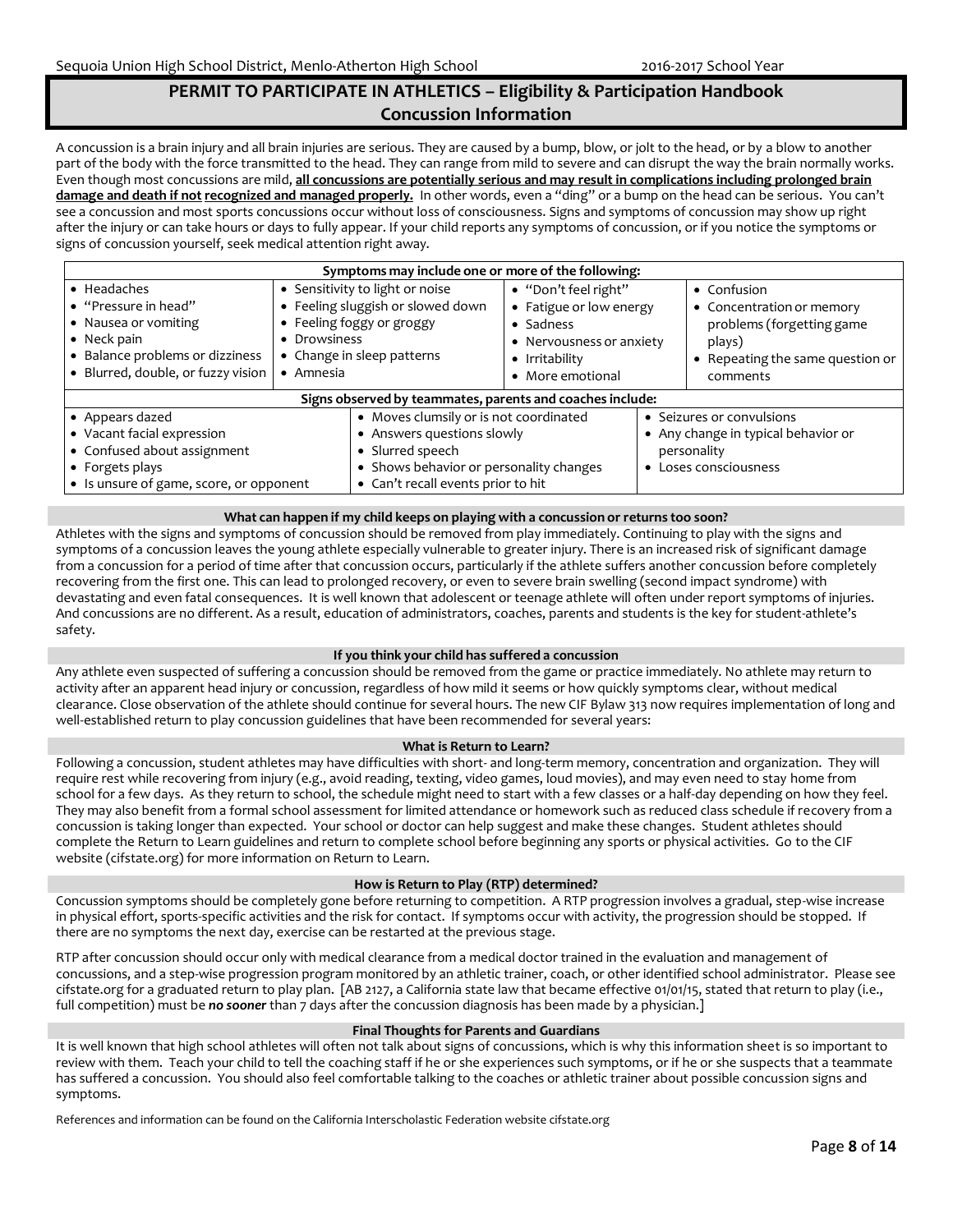#### **PERMIT TO PARTICIPATE IN ATHLETICS – Eligibility & Participation Handbook**

**Warning:** Please be advised that, by their nature, sports can be a dangerous activity that could result in a serious injury or, in an extreme case, death.

#### **Insurance Declaration**

California law requires each student that will be participating in athletics to have at least \$1,500 of medical and hospital insurance to cover bodily injury while engaged in, training for, and being transported to or from an athletic event under school or student organization sponsorship. This is to confirm that the insurance in force on the student athlete meets or exceeds the requirements outlined above. GO TO THE TREASURER'S OFFICE FOR INFORMATION ON SCHOOL INSURANCE.

#### **Transportation Information**

School bus transportation is provided for certain teams in need of it. For parents to be eligible to drive students to and from away events, the driver is required to fill out the "Personal Vehicle Use" (PVU) form and return it to the AVP Office with their current "Proof of Insurance" and driver's license. The clearance process for parent drivers is 10 business days. If a parent needs to drive within 10 days of turning in the PVU form, they must also attach a copy of their H-6 driving record from the DMV. The H-6 is a ten year driving record that can only be obtained by going into the DMV office and paying the \$5 fee. The H-6 is not available for request online or over the phone.

**Students wanting to drive themselves** will need the permission of their parent/guardian and of their athletic coach/teacher. At no time should students ride with a student driver.

#### **SUHSD Release**

I shall indemnify and save harmless the Sequoia Union High School District, it's officers, agents, employees, and servants from all claims, suits, or actions of every name, kind, and description, brought for , or an account of, injuries to or death of any person or damage to property resulting from the performance of any activity permitted or required by this agreement.

My duty to indemnify and save harmless, as set forth herein shall include the duty to defend as set forth in Section 4778 of the California Civil Code, provided, however, that nothing herein shall be construed to require me to indemnify the Sequoia Union High School District, and its officers, agents, employees, and servants against any responsibility or liability in contravention of Section 2782 of the California Civil Code.

#### **Steroid Use**

The Governing Board recognizes that the use of steroids and other performance-enhancingsupplements presents a serious health and safety hazard. As part of the district's drug prevention and intervention efforts, and as a condition of membership in the CIF, all member schools shall have participating students and their parents/legal guardian/caregiver agree that the athlete will not use androgenic/anabolic steroids without the written prescription of a fully licensed physician (as recognized by the AMA) to treat a medical condition (Bylaw 524).

We also recognize that under CIF Bylaw 200.D, there could be penalties to the school for false or fraudulentinformation. By signing the "Permit to Participate" packet, student and parent/guardian understand that the Sequoia Union High School District and SUHSD schools' policy regarding the use of illegal drugs will be enforced for any violations of these rules.

#### **Hazing/Initiation Rituals**

Many athletic/extra-curricular programs today are quick to promote and condone time-honored traditions. Many of these traditions are wholesome and a positive part of the total experience. Unfortunately, some traditions from the past are both dangerous and illegal. These dangerous traditions often center on initiations and rites of passage required of younger teammates by their older counterparts. Many times these initiations are nothing more than disguised forms of hazing. However, these events can sometimes get out of hand and the physical and emotional welfare of all involved is at great risk.

The administration of SUHSD schools tries to make it clear to coaches, parents, and athletes that hazing and initiations are never to be part of our program. Quite often, acts of hazing and initiations can escalate to the point that the student-athlete is at risk. It is also quite possible that many acts of hazing and initiation will result in legal action being taken againstthe coach, athlete, administration, or the school district.

- SUHSD schools' administration has a "Zero Tolerance" policy on the hazing of students and athletes.
- Students who participate in hazing/initiation rituals are subject to disciplinary actions (i.e. suspension,removal from athletic/extra- curricular team, or possible legal action dependent on the severity of the incident).
- Students who observe such rituals and do not report it to the administration of their home school are also subjectto disciplinary action.

#### **Quitting a Team**

If a student-athlete joins a team and then quits before their season is completely over (playoffs included), they will NOT be allowed to tryout for the next season's sport until the original sport has completed all games. This rule does NOT pertain to student-athletes that tried out for a team, but were cut by the coach.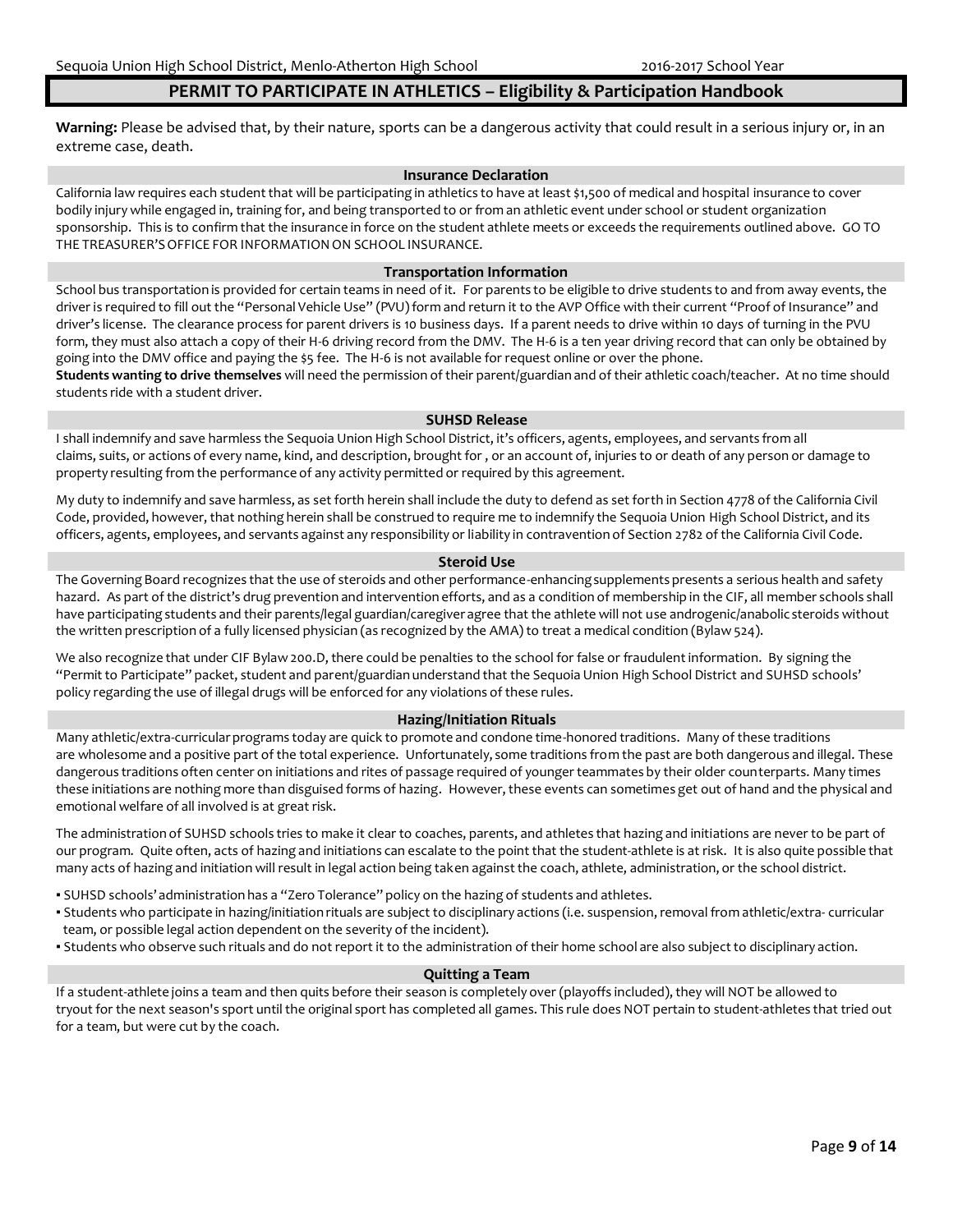## **PERMIT TO PARTICIPATE IN ATHLETICS – Eligibility & Participation Handbook Athletic Eligibility Requirements**

#### **Completing the Permit to Participate in Athletics:**

- 1. The student must be a current legal resident of the Sequoia Union High School District and/or have an approved transfer to attend the school named above.
- 2. Student must have good conduct/citizenshipand attendance in accordance with the established standards of the Sequoia Union High School District.
- 3. Student must submit the following completed forms to the AVP Office by the designated deadline for the season of play:
	- A. "Permit to Participate in Athletics" packet
		- "Pre-Participation Screening Examination" form (physical)
- 4. All school debts/fines are cleared through the Treasurer's office and Library. PAL sticker may be purchased in the Treasurer's office for \$30
- 5. Minimum *weighted* GPA of 2.0

Note: Students who have not turned in the Permit to Participate in Athletics application by the appropriate deadline, or who have not signed up for a sport by the appropriate deadline, will not be allowed to play for that season (see seasonal deadlines on page 1).

#### **Academic Eligibility Criteria:**

- **1.** Must be currently enrolled in at least 25 semester units of work or 5 classes.
- **2.** Must pass at least 4, five-unit, classes at the completion of each grading period (quarter and semester).
- **3.** Must be on track towards graduation in relation to credits/units earned. May not be more than 15 credits behind.
- (Incoming sophomores: 40 credits, Incoming juniors: 95 credits, Incoming seniors:150 credits)
- **4.** Must maintain a minimum 2.0 *weighted* GPA (4.0 scale). GPA calculations are taken from the previous grading period (quarter or semester). 5 unit courses:  $A = 4$ ,  $B = 3$ ,  $C = 2$ ,  $D = 1$ ,  $F = 0$  (2.5 unit courses are worth half the points, approved honors courses are worth an extra point for A, B, or C grades). Students who drop below a 2.0 at the following grading period will no longer be eligible to participate for that season of sport. Students who are not eligible at the first grading period, and have turned in all necessary paperwork, may become eligible at the following grading period if they have brought their GPA to a 2.0 or higher, have the required number of credits for their grade level, and have maintained their attendance as required in #6 below.
- 5. Must comply with all SUHSD and school behavior policies, PAL Code of Ethics, and CIF/CCS Code of Conduct for Interscholastic Student-Athletes.
- **6.** Must meet school's attendance policy to be eligible for Athletics.
- **7.** Students are expected to attend at least half of their academic day in order to participate in practice or games on that day.
- **8.** Students on suspension will not be able to participate in practice or games until after they are allowed to return to school.

Note: Students and parent/guardians, be aware of CIF Rule 600 which states, "A student on a high schoolteam becomes ineligible if the student competes in a contest on an 'outside'team, in the same sport, during any part of the student's high school season of sport, including post season CIF/CCS events

#### **Attendance Criteria:**

Since participation in athletics often requires student athletes to miss classes for athletic events, regular classroom attendance is very important. Athletes should make an effort to be in attendance in all classes every day. High school athletes and those students involved in extracurricular activities will need to be presentin classes for 85% of the previous quarter to be eligible for participation. All students will be deemed eligible in regards to attendance for Quarter 1 and will be expected to maintain an 85% attendance rate from the first quarter to be eligible for the second quarter, and so on.

#### **Summer School Grade Supplementation for Academic Eligibility:**

Summer school credits shall be counted toward making up scholastic deficiencies incurred in the grading period (semester) immediately preceding. Summer school courses failed shall not impair an athlete's scholastic eligibility achieved in the semester immediately preceding. A course taken by contract or independent study during the summer must meet the following four criteria:

- 1. Course(s) must be approved by the local board of trustees as a valid part of the district's school program.
- 2. Student must receive a passing grade in the courses taken.
- 3. Personnel providing the instruction and course supervision must be approved by the board of trustees.
- 4. Course credits must be recorded on the student's transcript.
- Summer school credits and grades can be used to assist in correcting a deficiency in the minimum requirements for passing 20 units with a 2.0 GPA from the spring semester.
- You do not have to use any grades or credits from summer school that might hurt the student's eligibility. You can pick and choose which credits and grades you use. For example if a student takes two classes and gets an A in one, but a D in the other, you can only use the course in which he/she got an A and ignore the class with the D if that helps the student's eligibility and adding in the D would hurt the student's eligibility.
- EXACT classes ONLY can REPLACE a course grade from the spring semester. For example if a student takes Algebra 1 in the spring and gets a F, then takes Algebra 1 in summer school and gets a B, the B replaces the F from the spring grades when calculating GPA and credits earned.
- If the student does not take an exact course that he/she did not pass or do well in the spring, then the credits earned from any such course(s) is added into the total credits and the new GPA is calculated based on the addition of those credits.
- If a transfer student was not academically eligible at the time they left their former school in the spring, they may use summer school to make up that scholastic deficiency. If they do so, you must submit a copy of the summer school grades or a transcript AND a copy from the principal of the new school stating that this student attended summer school and the credits and grades they earned during summer school now meet all the scholastic eligibility requirements of the CIF, CCS and school.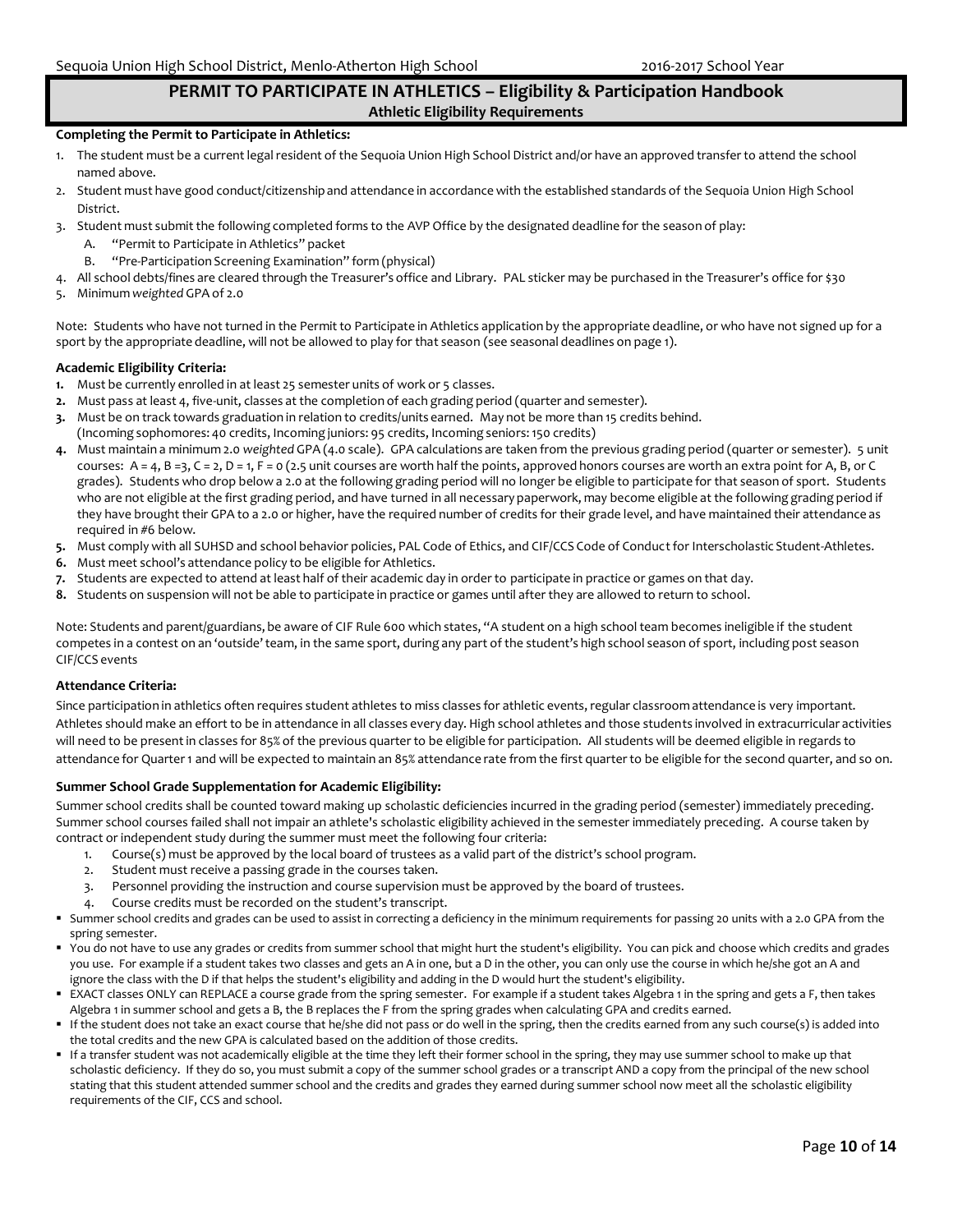## **PERMIT TO PARTICIPATE IN ATHLETICS – Eligibility & Participation Handbook**

#### **Athletic Eligibility Requirements Continued**

#### **Accurate Information Requirement:**

- A. The CIF requires that all information provided in regards to any aspect of the eligibility of the student must be true, correct, accurate, and complete.
- B. Student Eligibility Penalty for Provision of False or Fraudulent Information:
	- 1. If it is discovered that any parent/guardian/caregiveror student has provided false information in regards to any aspect or eligibility status on behalf of a student, the student is subject to immediate ineligibility for CIF competition at any level in any sport for a period of up to 24 calendar months from the date that the determination was made that false information was provided.
	- 2. If it is discovered that persons associated with the student or the school (coach, teacher, parent, friends, etc.) provided false information in order to gain favorable eligibility status for a student, that studentis subject to immediate ineligibility for competition at any sanctioned member school in any level in any sport for a period of up to 24 calendar months from the determination that false information was provided whether the student was aware of the fraudulentinformation or not.
	- 3. Any contests in which a student(s) participate based on false information or fraudulent practices regarding eligibility status shall be forfeited according to the guidelines set in accord to the rules of the CIF section.

#### **Age Requirement:**

No student, whose 19<sup>th</sup> birthday is attained prior to June 15, shall participate or practice on any team in the following school year. A student, whose birthday is on or before June 14, is ineligible.

#### **Eight Consecutive Semesters Rule:**

- A. Definition of a Semester of Attendance: Enrollment and/or attendance for 15 school days or more shall count as one of the eight semesters. Participation in one or more interscholastic athletic contests shall count as one of the eight semesters.
- B. Eight Consecutive Semester Rule: A student who first enters the 9<sup>th</sup> grade of any school following the student's completion of the 8<sup>th</sup> grade in any school may be eligible for athletic competition during a maximum period of time that is not to exceed eight consecutive semesters following the initial enrollment in any 9<sup>th</sup> grade of any school, and said eligibility must be used during the student's first eight consecutive semesters of enrollment at that school or any other school.

## **CIF/CCS Pursuing Victory with Honor**

## **(California Interscholastic Federation/Central Coast Section)**

#### **What is Pursuing Victory with Honor?**

"Pursuing Victory with Honor", in its essence, will provide the tools to teach character development skills to the student-athletes of California high schools.

"Pursuing Victory with Honor" came about through the Arizona Accord Conference, where major sports and educational leaders met in Scottsdale, Arizona to discuss the ethical and character-building aspects of the athletic competition, with the hope that the framework of principles and values set forth would be adopted and practiced widely. The Josephson Institute of Ethics, CHARACTER COUNTS! Coalition and the United States Olympic Committee convened the conference on May 12-14, 1999. Invited to attend were 50 major sports leaders including Olympian John Naber, coaching legend John Wooden, NBC commentator, Bob Costas, CIF Executive Director Jack Hayes, college and university presidents, collegiate coaches and athletic directors from major universities, Olympic coaches and athletes, representative of the national sports media and national youth organizations.

The CIF unanimously adopted the principles of "Pursuing Victory with Honor" at its November 5, 1999 Federated Council meeting, consisting of educational leaders representing California's 1263 high schools. The CIF and CCS recognizes the impact that high school athletics can play on society and is committed to the character-building goals of the program. In fact, the CIF felt so strongly about the 16 principles of the program that these have been made the operating principles of the organization.

Together, the CIF, the Sections and its member schools can change the very nature of high school athletics and bring back the character, sportsmanship, ethics and integrity that high school sports can instill

#### **The 16 Principles of Pursuing Victory with Honor:**

**1.** The essential elements of character building and ethics in CIF sports are embodied in the concept of sportsmanship and six core principles: trustworthiness, respect, responsibility, fairness, caring and good citizenship. The highest potential of sports is achieved when competition reflects these "six pillars of character."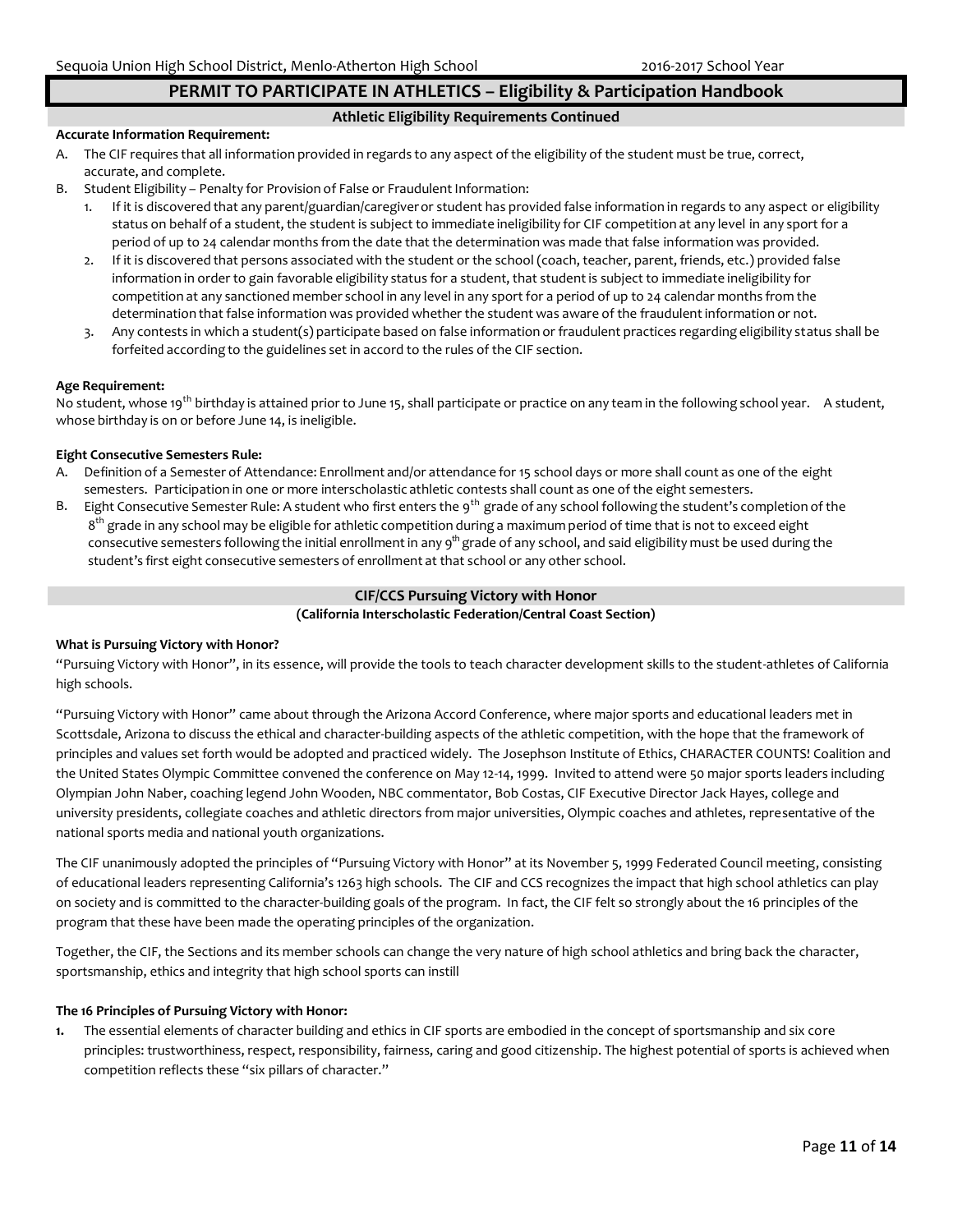## **PERMIT TO PARTICIPATE IN ATHLETICS – Eligibility & Participation Handbook CIF/CCS Pursuing Victory with Honor Continued**

#### **The 16 Principles of Pursuing Victory with Honor Continued:**

- **2.** It's the duty of School Boards, superintendents, school administrators, parents and school sports leadership including coaches, athletic administrators, program directors and game officials - to promote sportsmanship and foster good character by teaching, enforcing, advocating and modeling these "six pillars of character."
- **3.** To promote sportsmanship and foster the development of good character, school sports programs must be conducted in a manner that enhances the academic, emotional, social, physical and ethical development of student-athletes and teaches them positive life skills that will help them become personally successful and socially responsible.
- **4.** Participation in school sports programs is a privilege, not a right. To earn that privilege, student-athletes must abide by the rules and they must conduct themselves, on and off the field, as positive role models who exemplify good character.
- **5.** School Boards, superintendents, school administrators, parents and school sports leadership shall establish standards for participation by adopting and enforcing codes of conduct for coaches, athletes, parents and spectators.
- **6.** All participants in high school sports must consistently demonstrate and demand scrupulous integrity and observe and enforce the spirit as well as the letter of the rules.
- **7.** The importance of character, ethics and sportsmanship should be emphasized in all communications directed to student-athletes and their parents.
- **8.** School Boards, superintendents, school administrators, parents and school sports leadership must ensure that the first priority of their student-athletes is a serious commitment to getting an education and developing the academic skills and character to succeed.
- **9.** School Boards, superintendents, principals, school administrators and everyone involved at any level of governance in the CIF must maintain ultimate responsibility for the quality and integrity of CIF programs. Such individuals must assure that education and character development responsibilities are not compromised to achieve sports performance goals and that the academic, social, emotional, physical and ethical well-being of student-athletes is always placed above desires and pressured to win.
- **10.** All employees of member schools must be directly involved and committed to the academic success of student-athletes and the character-building goals of the school.
- **11.** Everyone involved in competition including parents, spectators, associated study body leaders, and all auxiliary groups have a duty to honor the traditions of the sport and to treat other participants with respect. Coaches have a special responsibility to model respectful behavior and the duty to demand that their student-athletes refrain from disrespectful conduct including verbal abuse of opponents and officials, profane or belligerent trash-talking, taunting and inappropriate celebrations.
- **12.** School Boards, superintendents, and school administrators of CIF-member schools must ensure that coaches, whether paid or voluntary, are competent to coach. Training or experience may determine minimal competence. These competencies include basic knowledge of: 1) The character building aspects of sports, including techniques and methods of teaching and reinforcing the core values comprising sportsmanship and good character. 2) The physical capabilities and limitations of the age group coached as well as first aid. 3) Coaching principles and the rules and strategies of the sport.
- **13.** Because of the powerful potential of sports as a vehicle for positive personal growth, a broad spectrum of school sports experiences should be made available to all of our diverse communities.
- **14.** To safeguard the health of athletes and the integrity of the sport, school sports program must actively prohibit the use of alcohol, tobacco, drugs and performance-enhancing substances, as well as a demand compliance with all laws and regulations, including those related to gambling and the use of drugs.
- **15.** Schools that offer athletic programs must safeguard the integrity of their programs. Commercial relationships should be continually monitored to ensure against inappropriate exploitation of the school's name or reputation. There should be no undue influence of commercial interests. In addition, sports programs must be prudent, avoiding undue dependency on particular companies or sponsors.
- **16.** The profession of coaching is a profession of teaching. In addition to teaching the mental and physical dimensions of their sport, coaches, through words and example, must also strive to build the character of their athletes by teaching them to be trustworthy, respectful, responsible, fair, caring and good citizens.

#### **The Six Pillars of Character:**

1. **Trustworthiness:** be worth of trust in all I do. **Integrity:** live up to high ideals of ethics and sportsmanship. Always pursue victory with honor. Do what's right even when it's unpopular or personally costly. **Honesty:** live and compete honorably. Don't lie, cheat, steal, or engage in any other dishonest/unsportsmanlike conduct. **Reliability:** fulfill commitments. Do what you say you will do. Be on time to practices and games. **Loyalty:** be loyal to your school and team. Put the team above personal glory.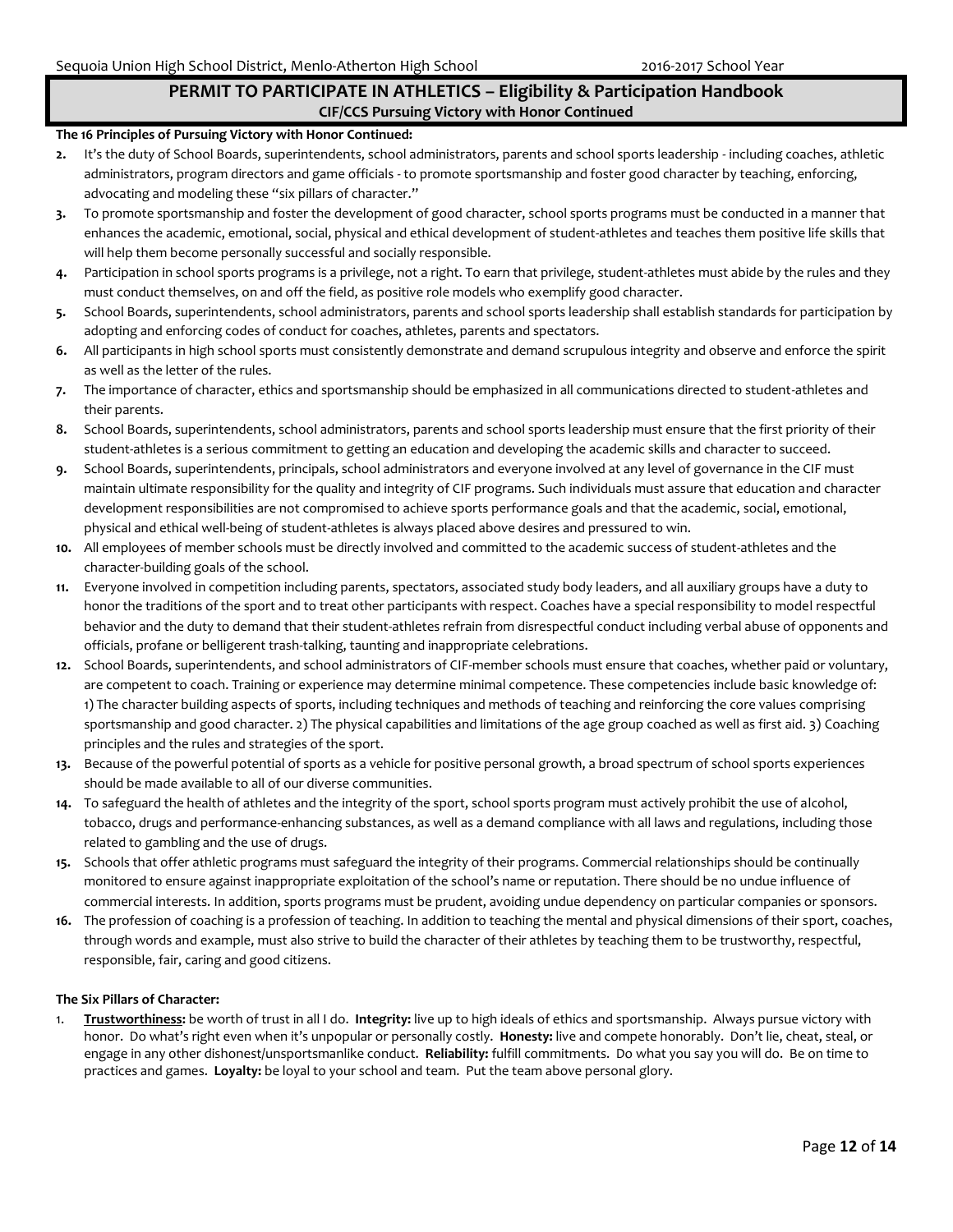## **PERMIT TO PARTICIPATE IN ATHLETICS – Eligibility & Participation Handbook**

#### **CIF/CCS Pursuing Victory with Honor Continued**

#### **The Six Pillars of Character Continued:**

2. **Respect:** treat all people with respect all the time. Require the same of other student-athletes. **Class:** live and play with class. Be a good sport. Be gracious in victory and accept defeat with dignity. Give fallen opponents help. Compliment extraordinary performance. Show sincere respect in pre/post-game rituals.

**Disrespectful Conduct:** don't engage in disrespectful conduct of any sort including profanity, obscene gestures, and offensive remarks of a sexual or racial nature, trash-talking, taunting, boastful celebrations, or other actions that demean individuals or the sport. **Respect Officials:** Treat contest officials with respect. Don't complain about or argue with official calls/decisions during or after an athletic event

#### 3. **Responsibility:**

**Importance of Education:** be a student first and commit to getting the best education you can. Be honest with yourself about the likelihood of getting an athletic scholarship or playing on a professional level. Remember that many universities will not recruit student-athletes who do not have a serious commitment to their education, the ability to succeed academically, or the character to represent their institution honorably.

**Role-Modeling:** Participation in sports is a privilege, not a right. Students are expected to represent their school, coach, and team with honor, on and off the field. Consistently exhibit good character and conduct yourself as a positive role model. SUSPENSION OR TERMINATION OF THE PARTICIPATION PRIVILEGE IS WITHIN THE SOLE DISCRETION OF THE SCHOOL ADMINISTRATION.

**Self-Control:** exercise self-control. Don't fight or show excessive displays of anger or frustration. Have the strength to overcome the temptation to retaliate.

**Healthy Lifestyle:** safeguard your health. Don't use any illegal or unhealthy substances including alcohol, tobacco, and drugs. Don't engage in any unhealthy techniques to gain, lose, or maintain weight.

**Integrity of the Game:** protect the integrity of the game. Don't gamble. Play the game according to the rules.

4. **Fairness:** live up to high standards of fair play. Be open-minded. Always be willing to listen and learn

#### 5. **Caring:**

**Concern for others:** demonstrate concern for others. Never intentionally injure any player or engage in reckless behavior that might cause injury to yourself or others.

**Teammates:** help promote the well-being of teammates by positive counseling and encouragement of by reporting any unhealthy or dangerous conduct to coaches.

6. **Citizenship:** 

**Play by the Rules:** maintain a thorough knowledge of, and abide by, all applicable game and competition rules. **Spirit of Rules:** honor the spirit and the letter of rules. Avoid temptations to gain competitive advantage through improper sportsmanship techniques that violate the highest traditions of sportsmanship.

"Pursuing Victory With Honor" and the "Six Pillars of Character" are service marks of the CHARACTER COUNTS! Coalition, a project of the Josephson Institute of Ethics. For more information on promoting character education and good sportsmanship, visit [www.charactercounts.com.](http://www.charactercounts.com/)

#### **Code of Conduct for Student-Athletes:**

Interscholastic athletic competition should demonstrate high standards of ethics and sportsmanship and promote the development of good character and other important life skills. The highest potential of sports is achieved when participants are committed to pursuing victory with honor according to six core principles: trustworthiness, respect, responsibility, fairness, caring, and good citizenship (the "Six Pillars of Character"). This Code applies to all student-athletes involved in interscholastic sports in California. In order to participate in high school athletics, all student-athletes must act in accord with the "Six Pillars of Character".

#### **Code of Conduct for Parent/Guardians:**

Athletic competition of interscholastic age children should be fun and also a significant part of a sound educational program. Everyone involved in sports programs has a duty to assure that their programs impart important life skills and promote the development of good character. Essential elements of character building are embodied in the concept of sportsmanship and six core ethical values: trustworthiness, respect, responsibility, fairness, caring and good citizenship (the "Six Pillars of Character"). The highest potential of sports is achieved when all involved consciously Teach, Enforce, Advocate and Model (T.E.A.M.) these values and are committed to the ideal of Pursuing Victory with Honor. Parents/guardians of student-athletes can and should play an important role, and their good-faith efforts to honor the words and spirit of this Code can dramatically improve the quality of a child's sports experience.